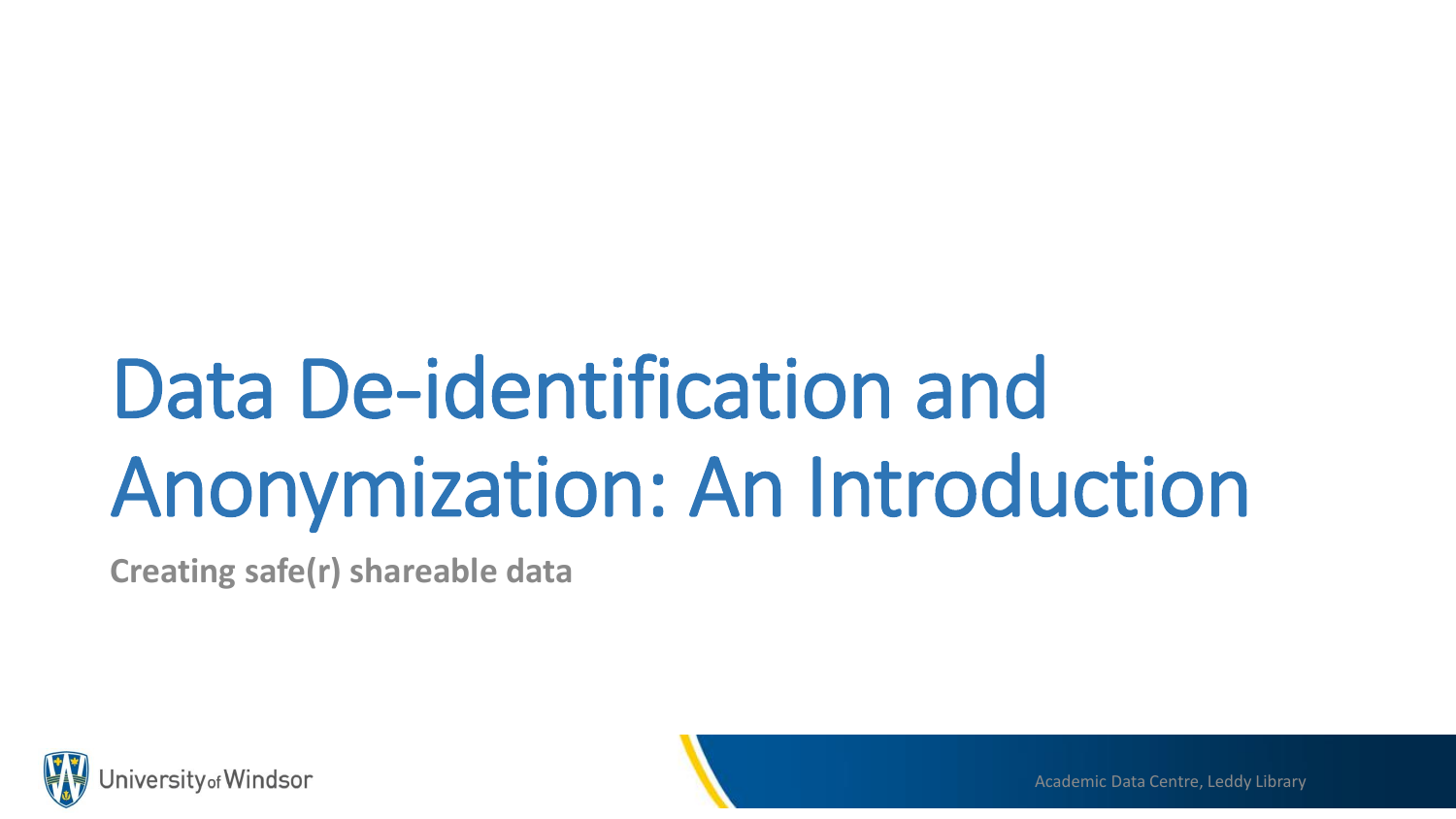## Key concepts

Anonymization and de-identification, identifiers, quasi-identifiers, risk



Academic Data Centre, Leddy Library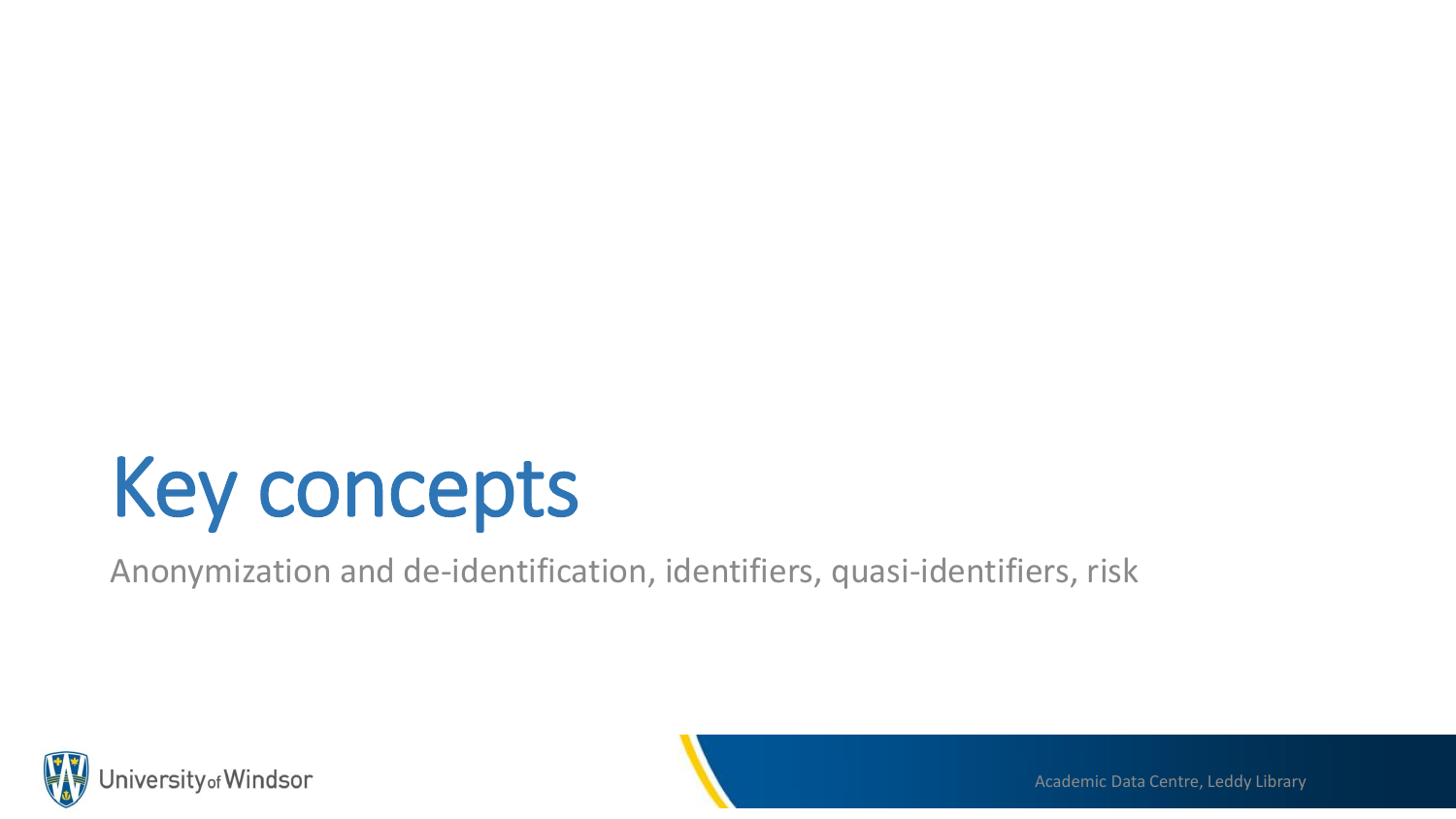#### Anonymization and deidentification

- Anonymisation is the permanent removal of identifying information, with no retention of the identifying information separately.
- Deidentification is the creation of a version of the dataset with the identifying information removed, while identifying information is retained separately
- Permanent retention of identifying information is *not* required under any anticipated changes to Tri-Agency policies.

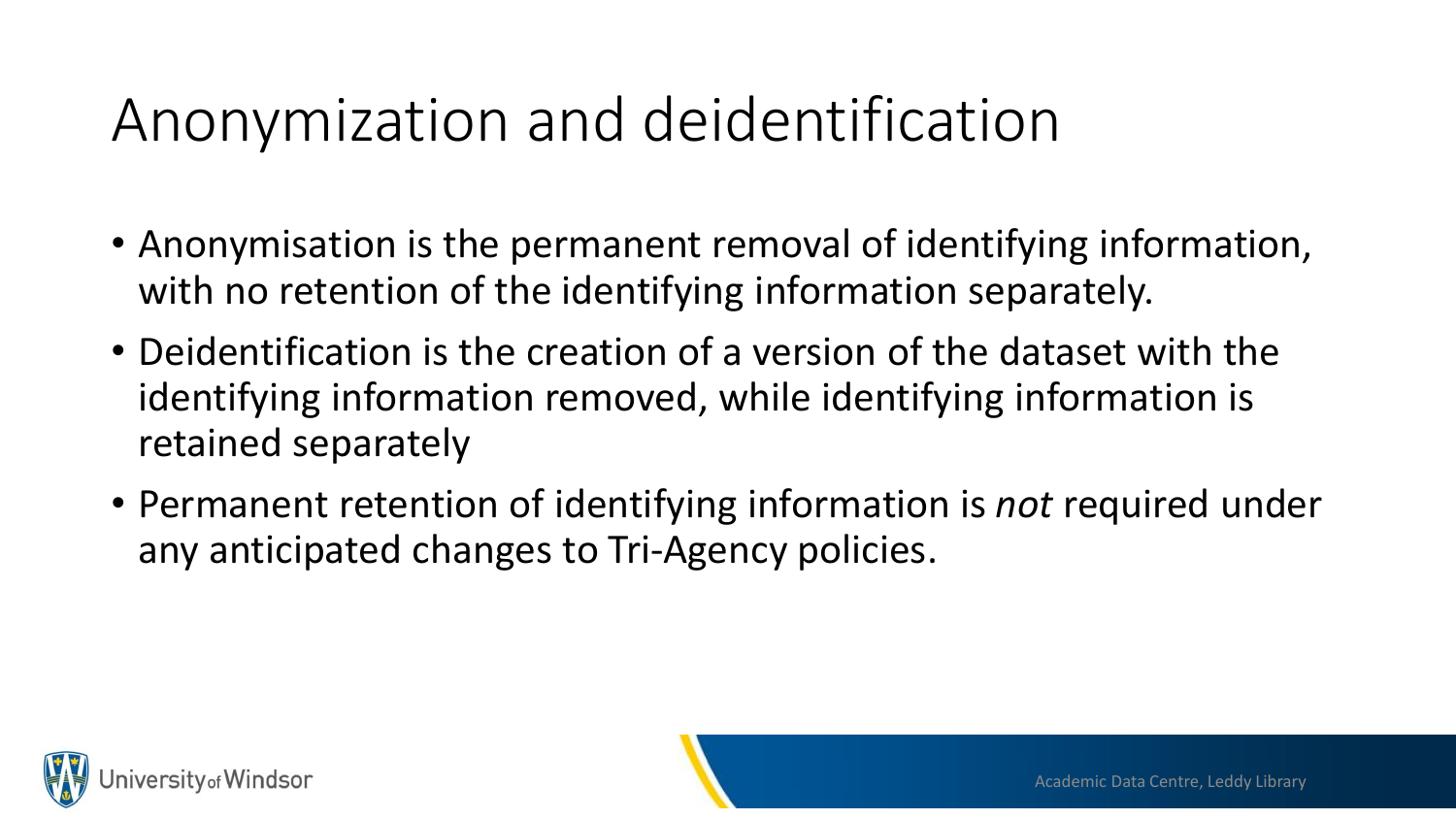#### Identifiers, quasi and otherwise

- Direct identifiers
	- Names, addresses, telephone numbers, social media tags, unaltered photographs of individuals, or any identifiers used by the researchers to link data to one of the above
- Quasi-identifiers
	- Demographic variables that have the potential to be linked with other data sources to violate the confidentiality of participants.
	- E.G. age, gender identity, income, occupation, industry / place of work, geography, ethnic and immigration variables

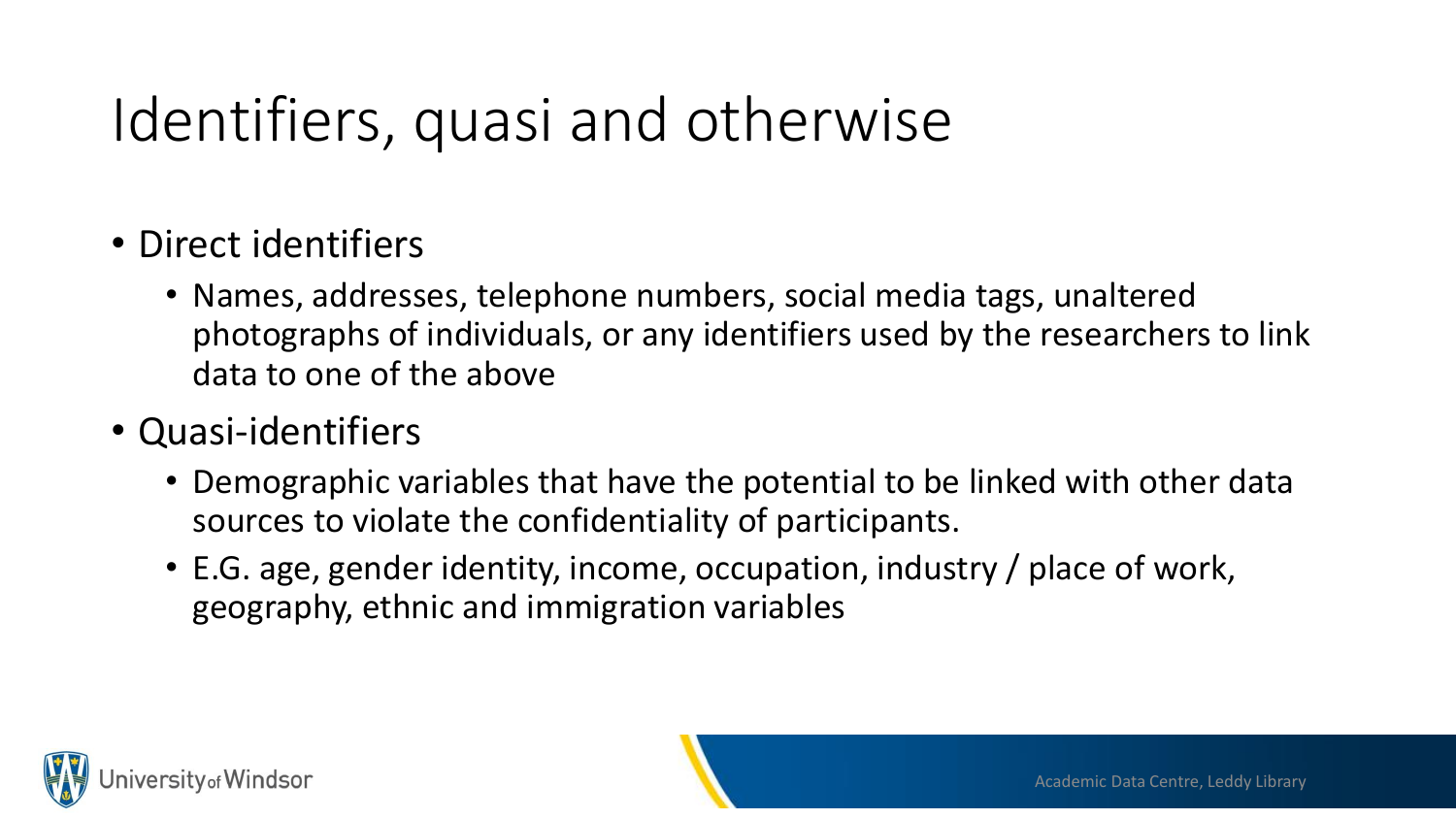#### Quasi-identifiers

- A variable should only be considered a quasi-identifier if an attacker could plausibly match that variable to information from another source
	- Some variables may be used to derive other quasi-identifiers, e.g. community size could be combined with a broader geographic grouping to infer location more precisely
- A set of records that has the same values on all quasi-identifiers is called an *equivalence class*

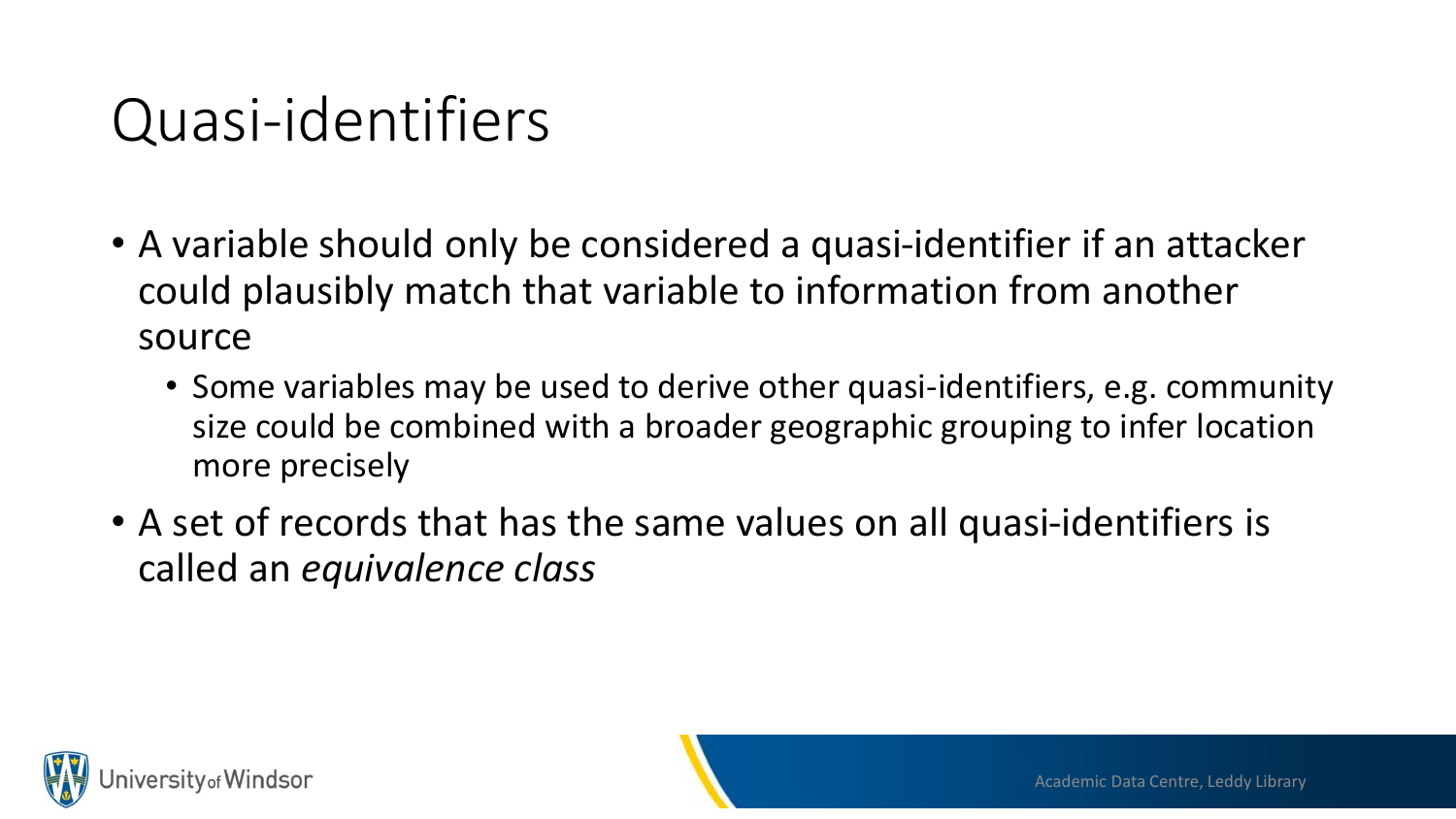#### Risk

- Risk is created when:
	- Variables can isolate individuals in the dataset
	- Identifying information can be matched to persistent information that an attacker may reasonably have access to

#### **AND**

• Linking the two (research data and outside data) will give the attacker more information than they would otherwise have

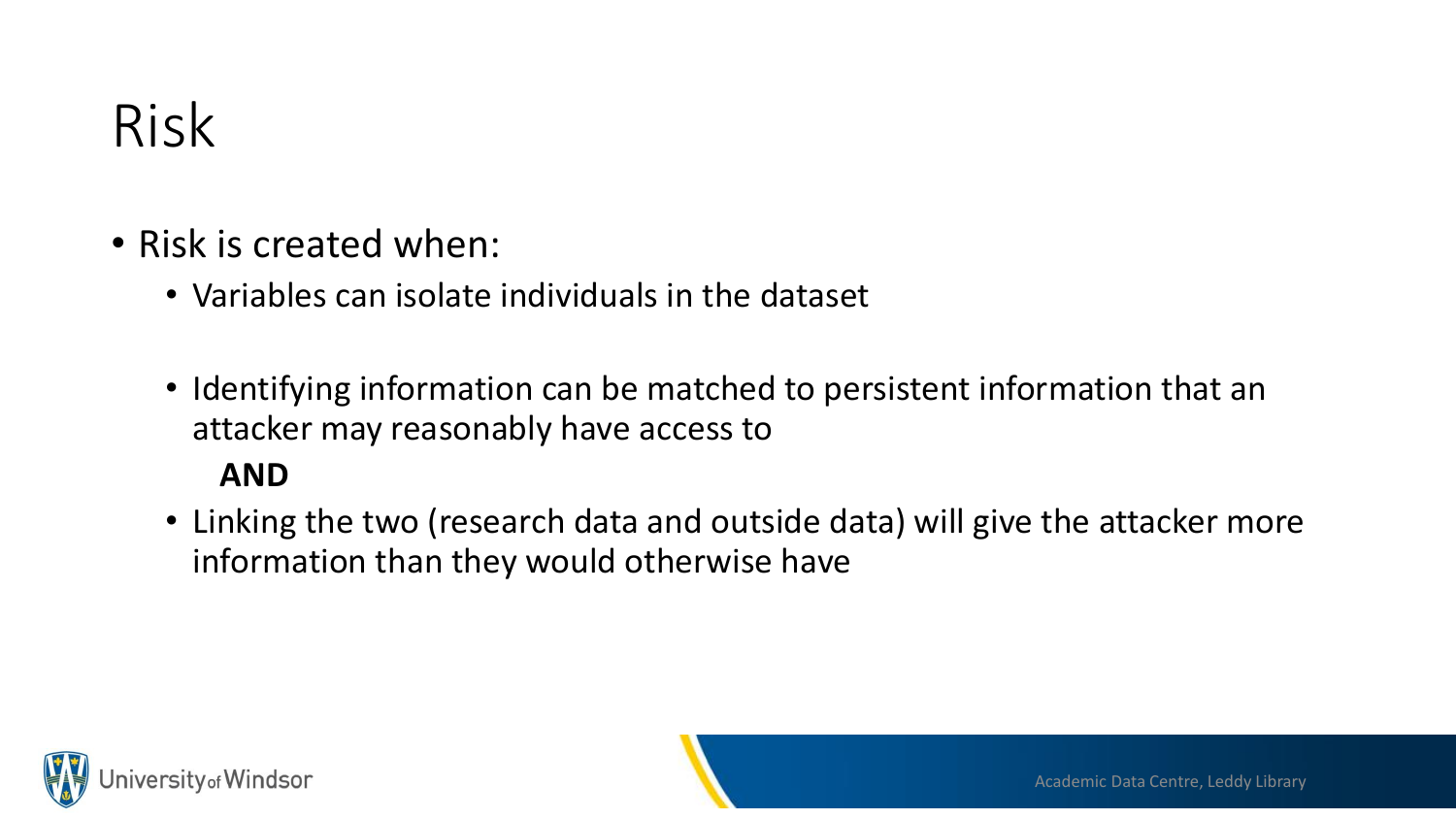#### Other forms of identifying information

- With internet and social media data, an additional concern is the possibility of identifying an individual by identifying their computer, network location, or data unique to a social media account
	- IP address ranges, logged traffic patterns which could be linked to IP addresses, etc.
	- List of favourite books / movies on a social media account? Yes.
		- See: [Guess Who Rated This Movie: Identifying Users Through Subspace Clustering](https://arxiv.org/ftp/arxiv/papers/1408/1408.2055.pdf)
- Basic issues remain the same.

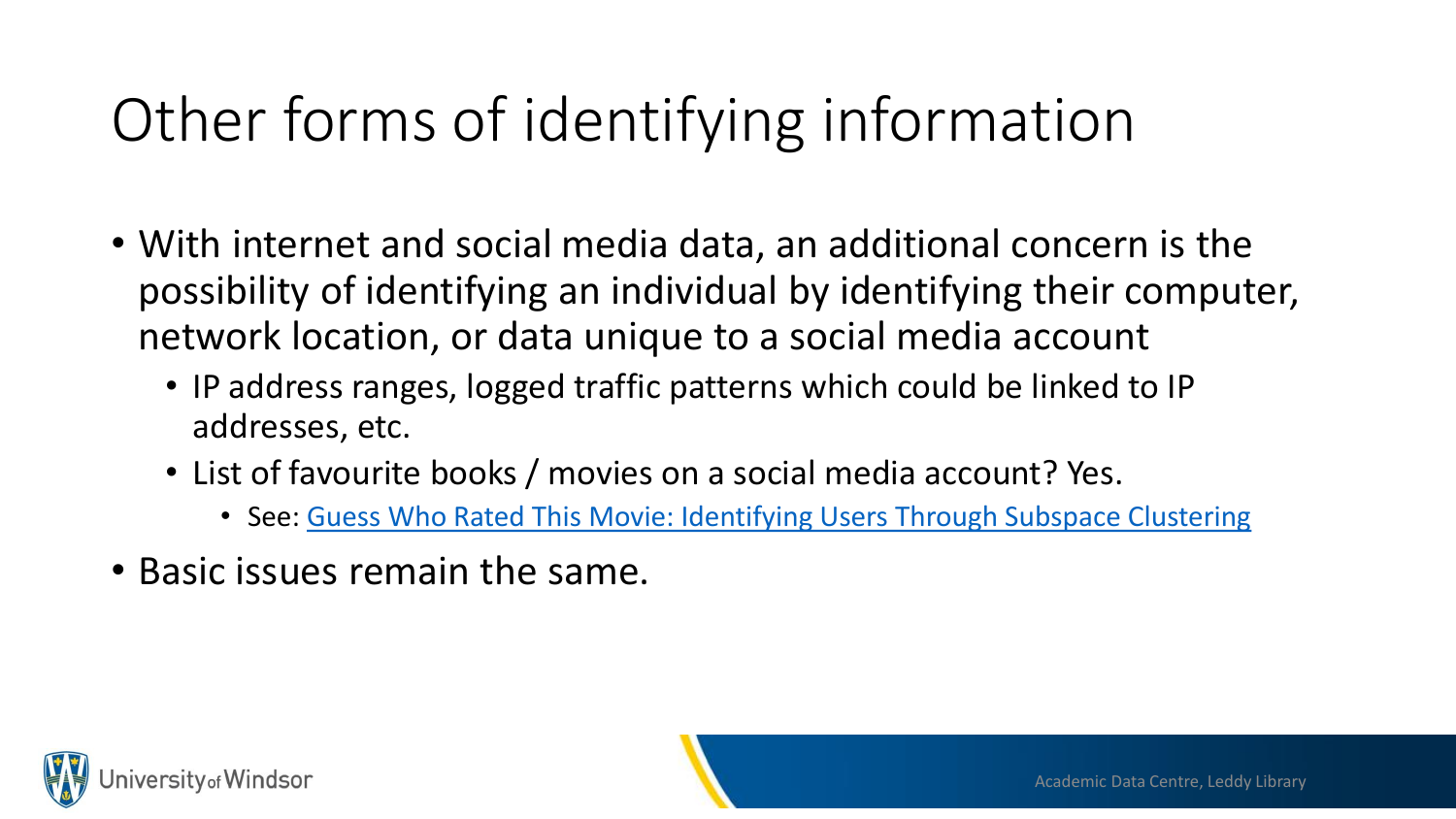#### Non-identifying information

- Survey responses that are not likely to be recognizable as coming from specific individuals or to show up in other databases
- Usually, most questionnaire responses: opinions, ratings, anything measured with Likert scales…
- Temporary measures: resting heart rate after meditation, number of times ate breakfast last week
- Free text responses / comments / transcribed qualitative interviews need to be considered case by case
	- "The library needs more electrical outlets": not identifying
	- "And when I spoke to my colleagues at the plant about organizing a union …" possibly identifying

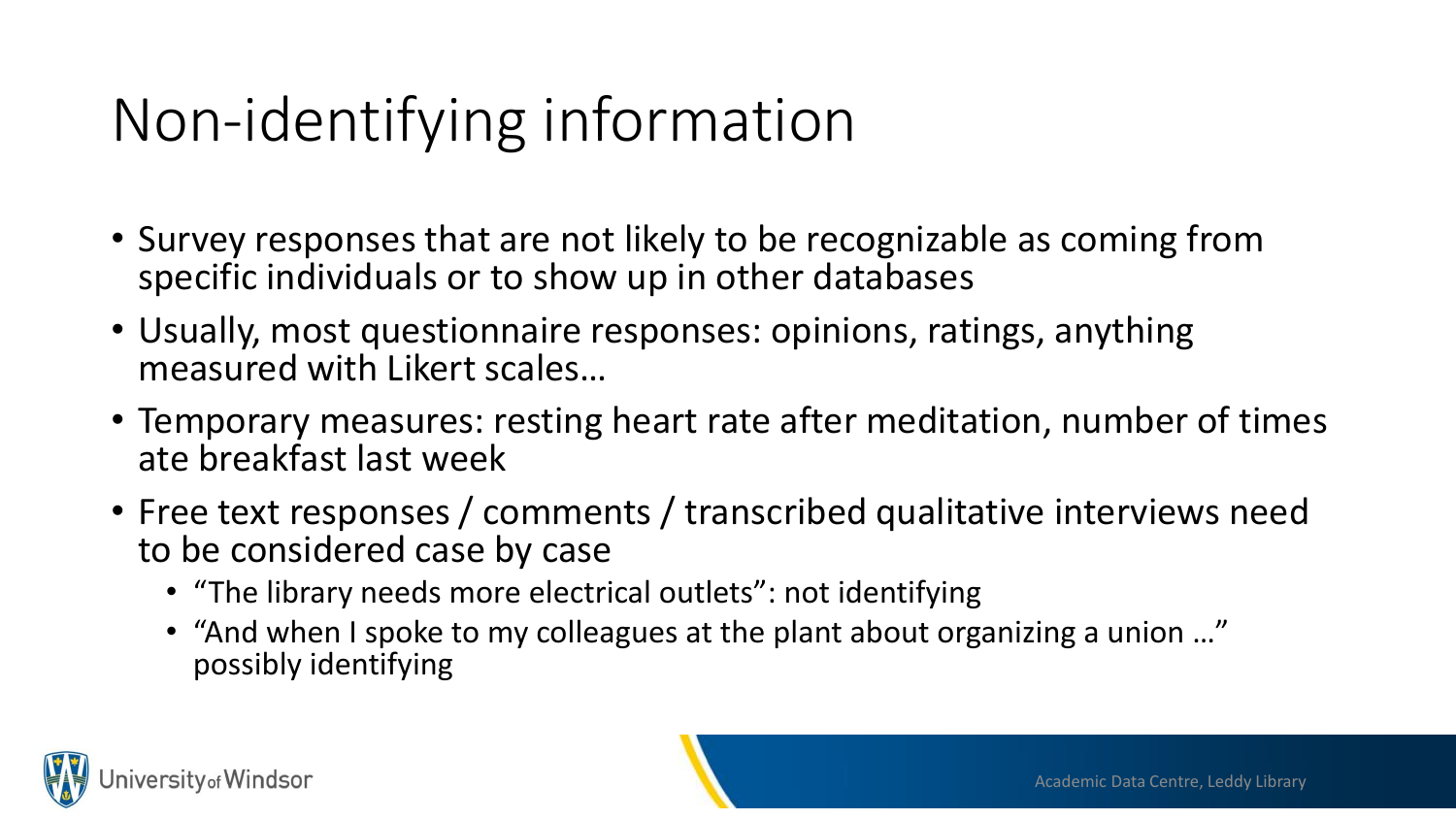# Assessing risk and dealing with risk: mathematics and rules of thumb

A few heuristics and an introduction to K-Anonymity

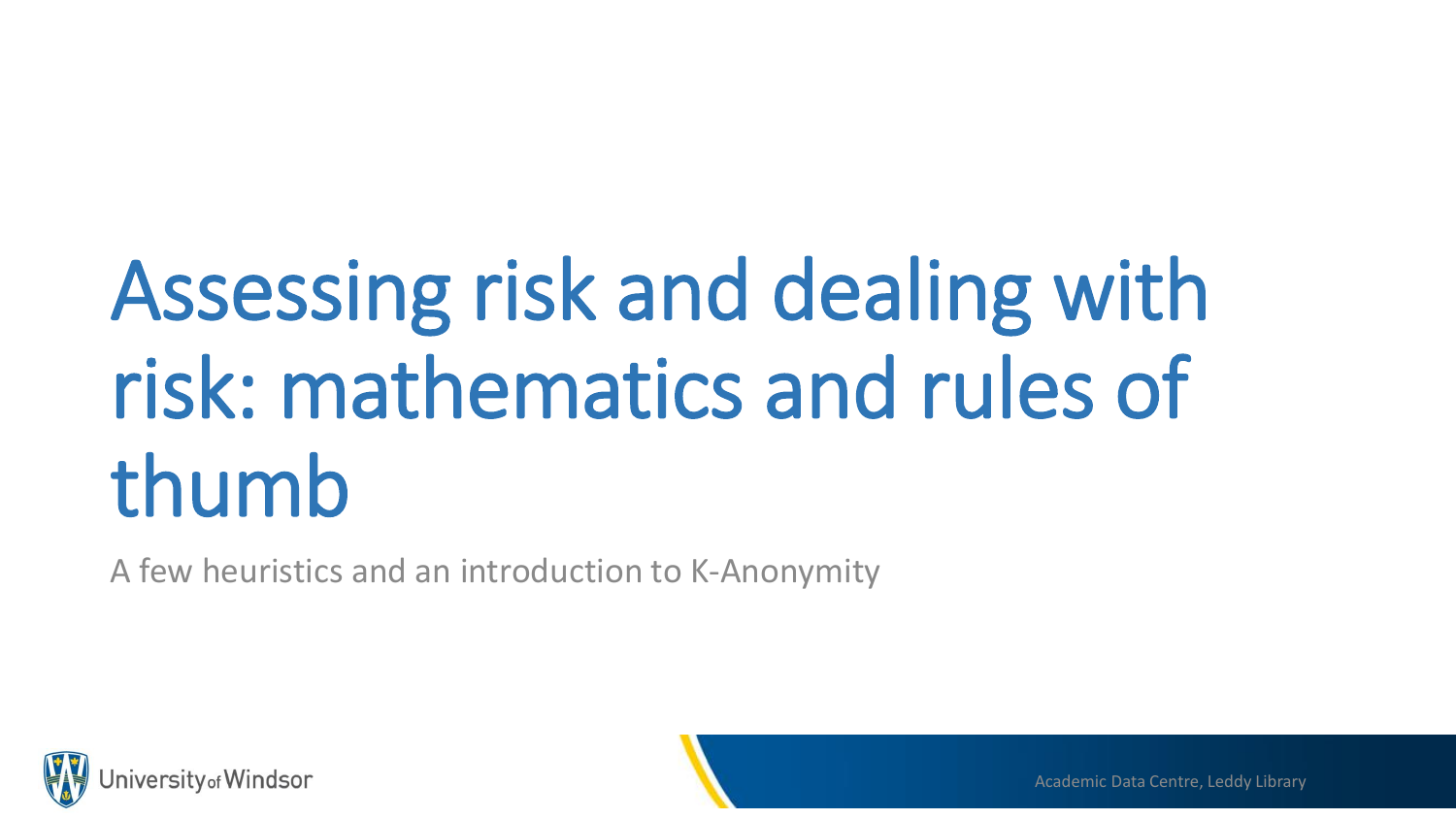#### Assessing quasi-identifiers

- Quasi-identifying variables containing groups with small cell sizes (e.g. a religion variable with 6 individual responses of "Buddhism") pose high risk.
- Extreme values (more than 10 children; very high income) pose high risk
- Size of identifiable groups *in the general population* also need to be considered
	- There may be only one person from Winnipeg in your random digit cell phone user survey, but if your survey doesn't narrow it down any further than that, that person is pretty safe
- Contextual information that accompanies the data should also be part of the analysis
	- If it is clear from the context of your research that all your interview subjects worked at a particular tool and die plant in Oshawa, that narrows things down quite a bit

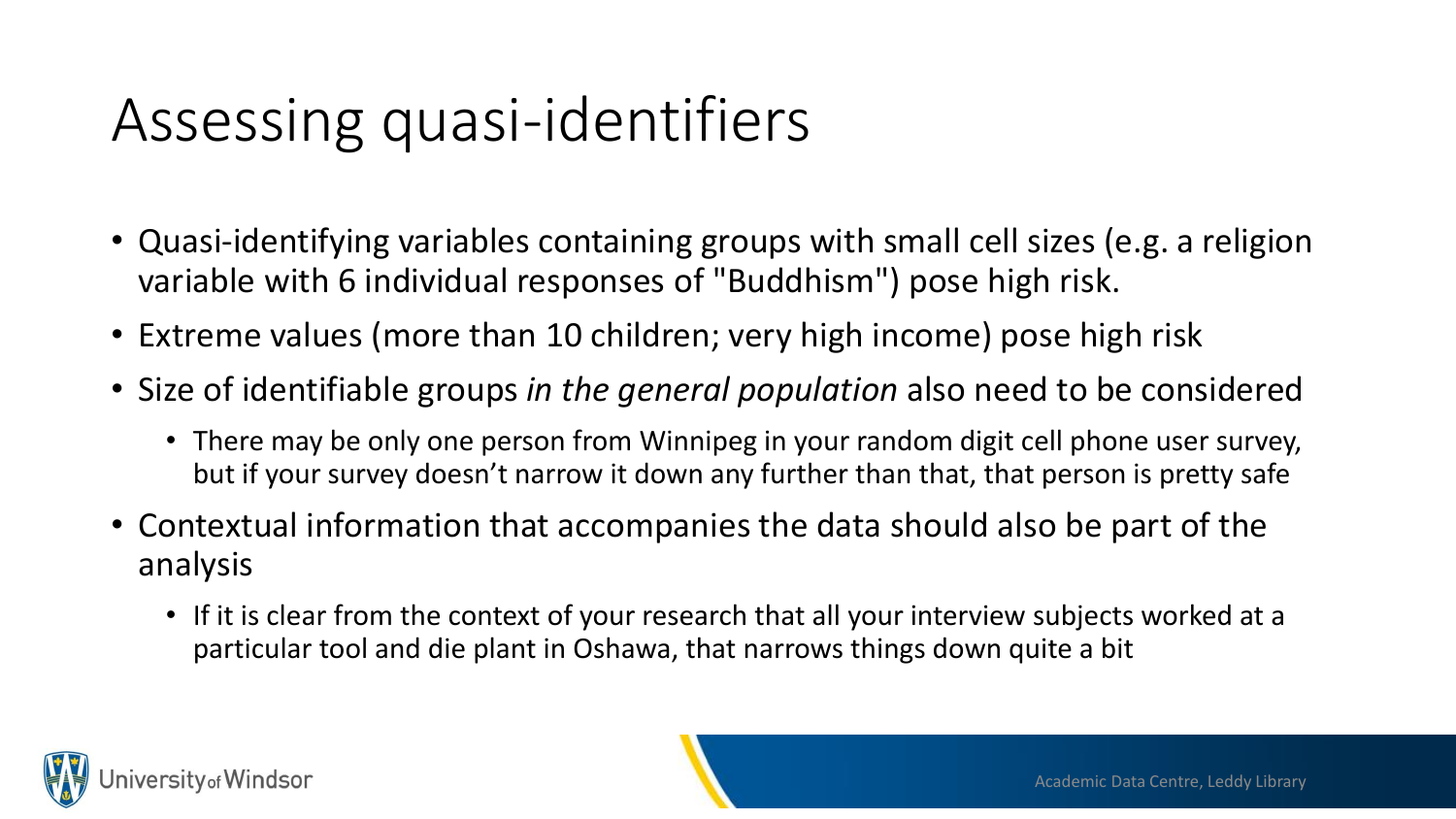#### Heuristics – population-based

- Geographic information should not be released if there are less than 20,000 people living in the geographic area (this comes from US Health Insurance Portability and Accountability Act – HIPAA, but similar heuristics are used by Statistics Canada and the Census Bureau)
- If the quasi-identifier values represent less than 0.5% of the population, then these values represent a rare group and response values on the quasi-identifiers should be generalized or the observations in the dataset suppressed. This heuristic is used by Statistics Canada to top code age at 89+, for example.

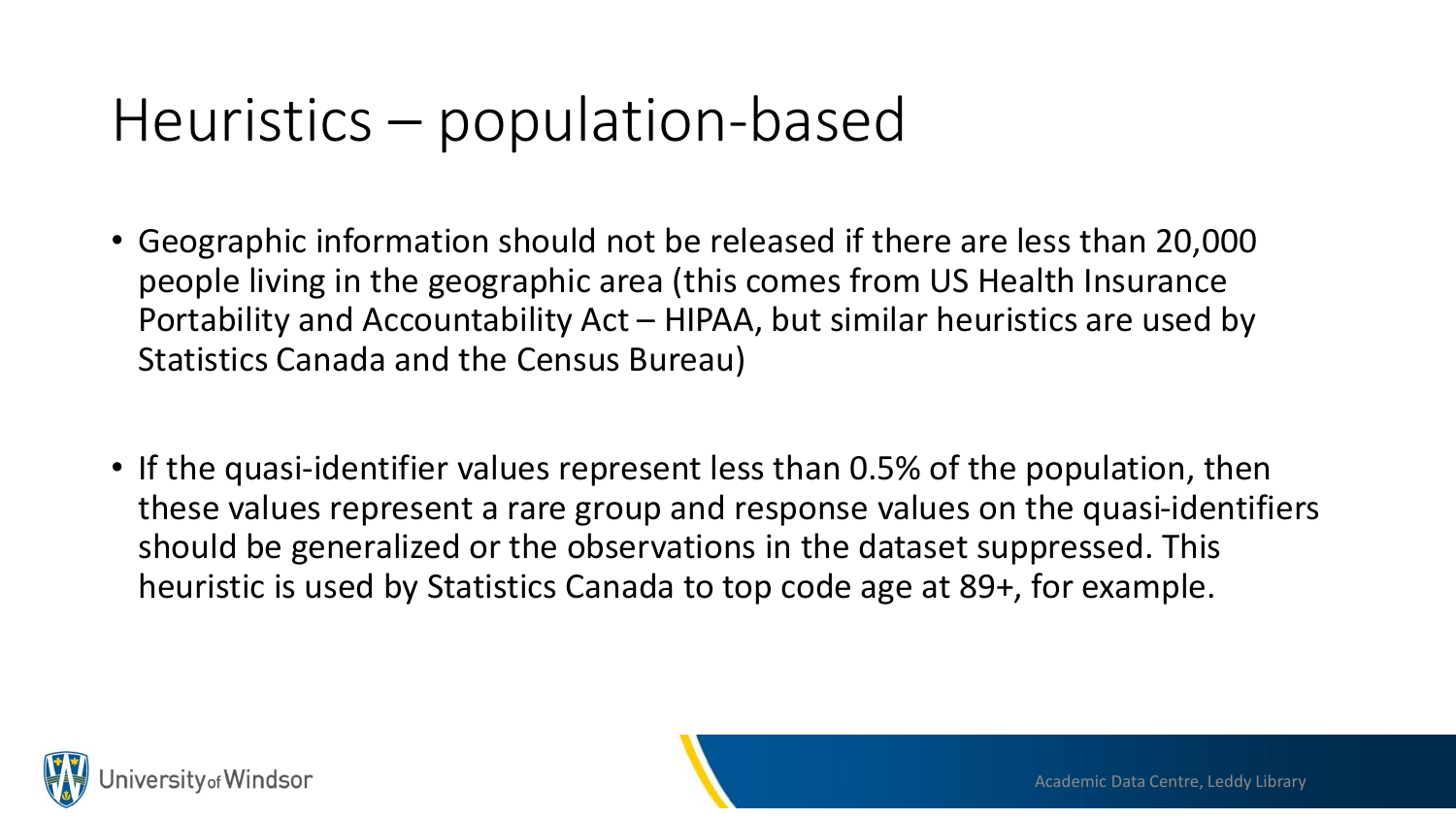#### Rules of thumb – dataset-internal

• Note that category sizes that are small enough to violate confidentiality are also often of limited or no research value

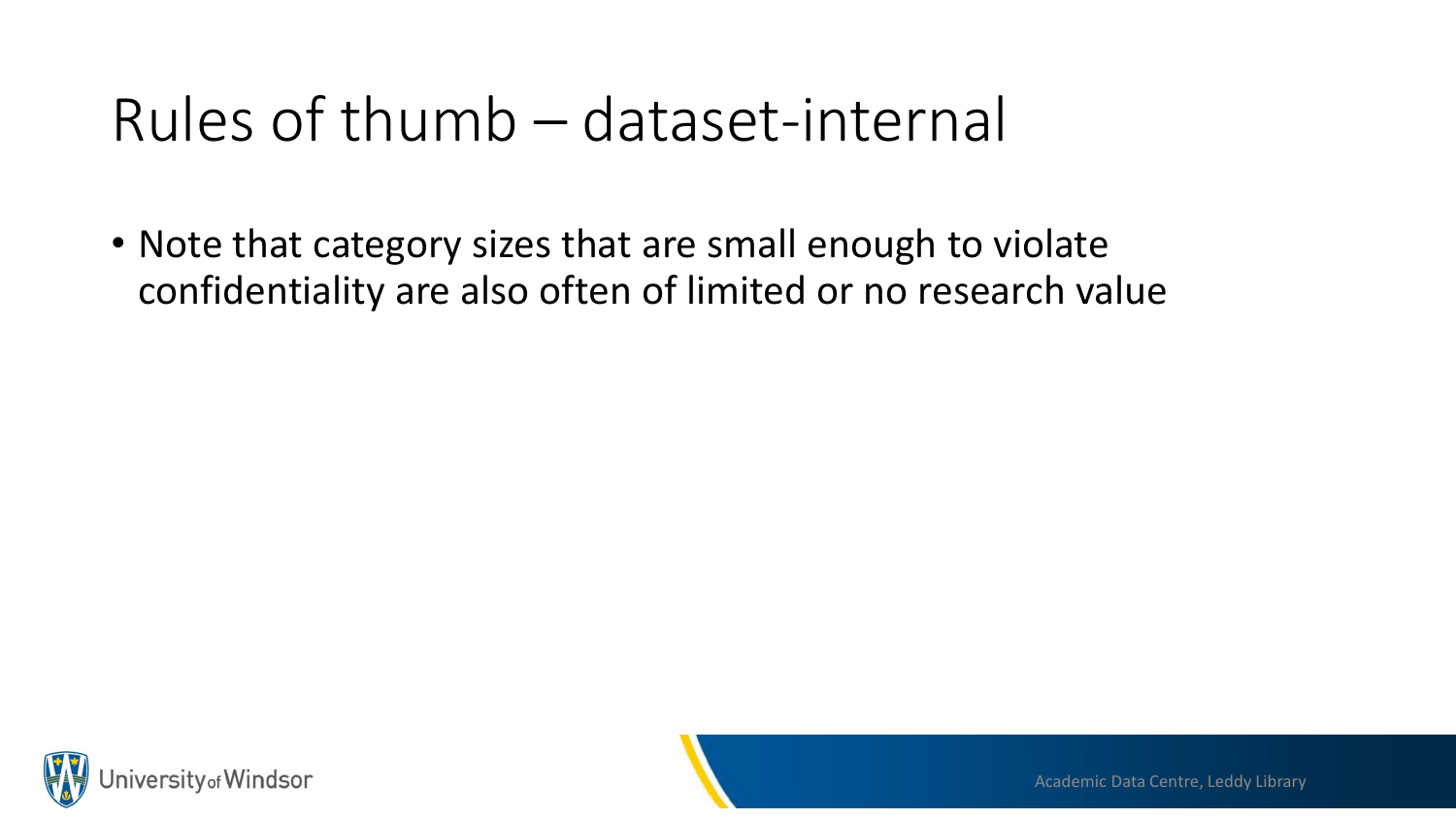#### Common-sense / descriptive

- Look at the demographic variables in the dataset and consider describing an individual to a friend using only the values of those variables. Is there any likelihood that the person would be recognizable?
- "I'm thinking of a person living in Toronto who is female, married, has a University degree, is between the ages of 40 and 55 and has an income of between 60 and 75 thousand dollars."
	- Even if there is only one such person in the dataset, this is not enough information to create risk…
	- **UNLESS** contextual information about the dataset narrows things down further
		- Let's say you know this is a survey of referees for the OHA…

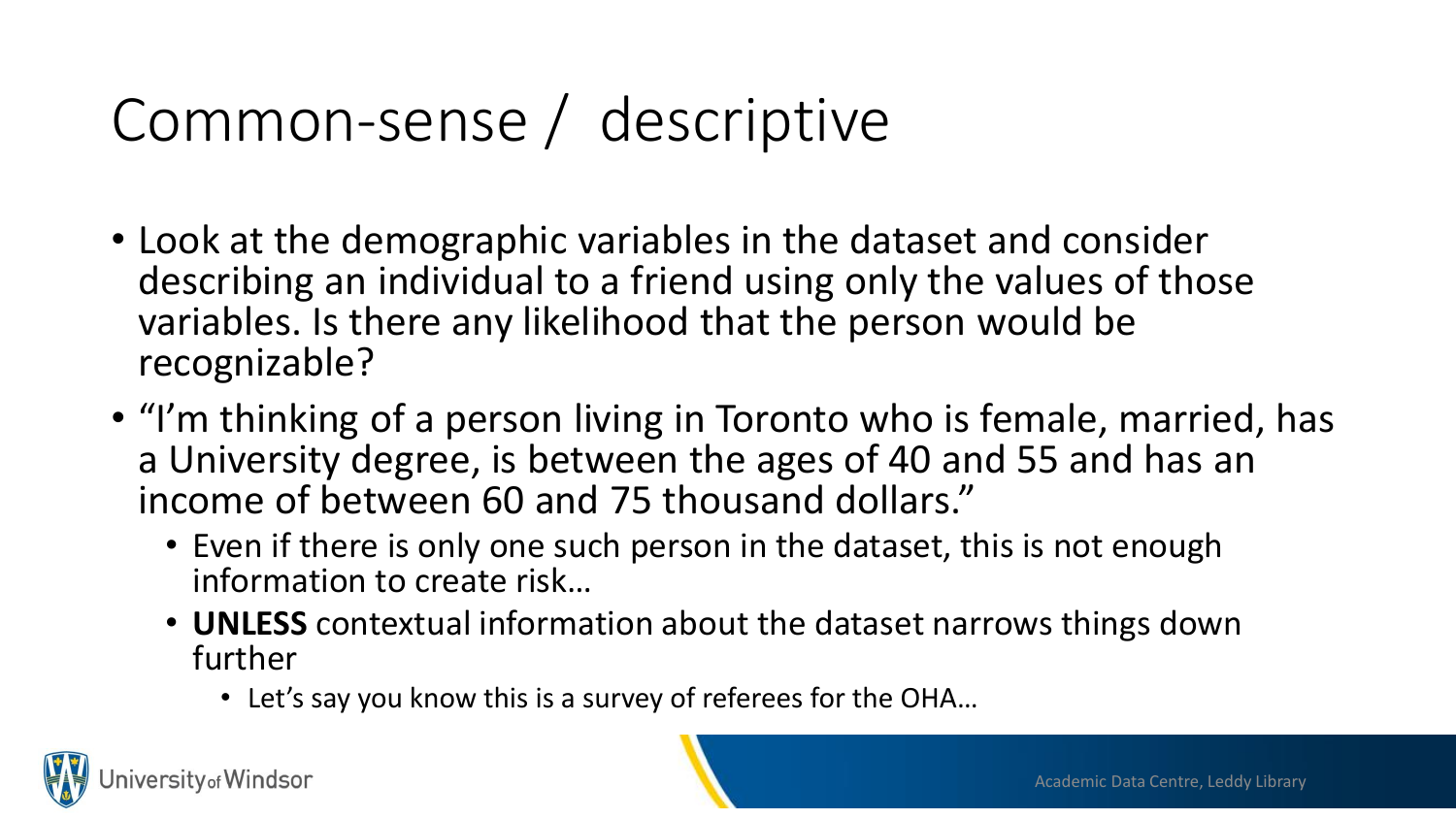#### K-Anonymity

- K-anonymity is a mathematical approach to demonstrating that a dataset is anonymized
- Concept: it should not be possible to isolate fewer than K individual cases in your dataset based on any combination of identifying variables, where K is an integer set by the researcher (generally not less than 5 and may be higher)
	- That is, a record cannot be distinguished from K-1 other records.
- Several software programs in development to automate checking this; many I have tested have not worked very well on real datasets
- Can be done using cross-tabulations (SPSS, Stata etc.) for limited number of variables

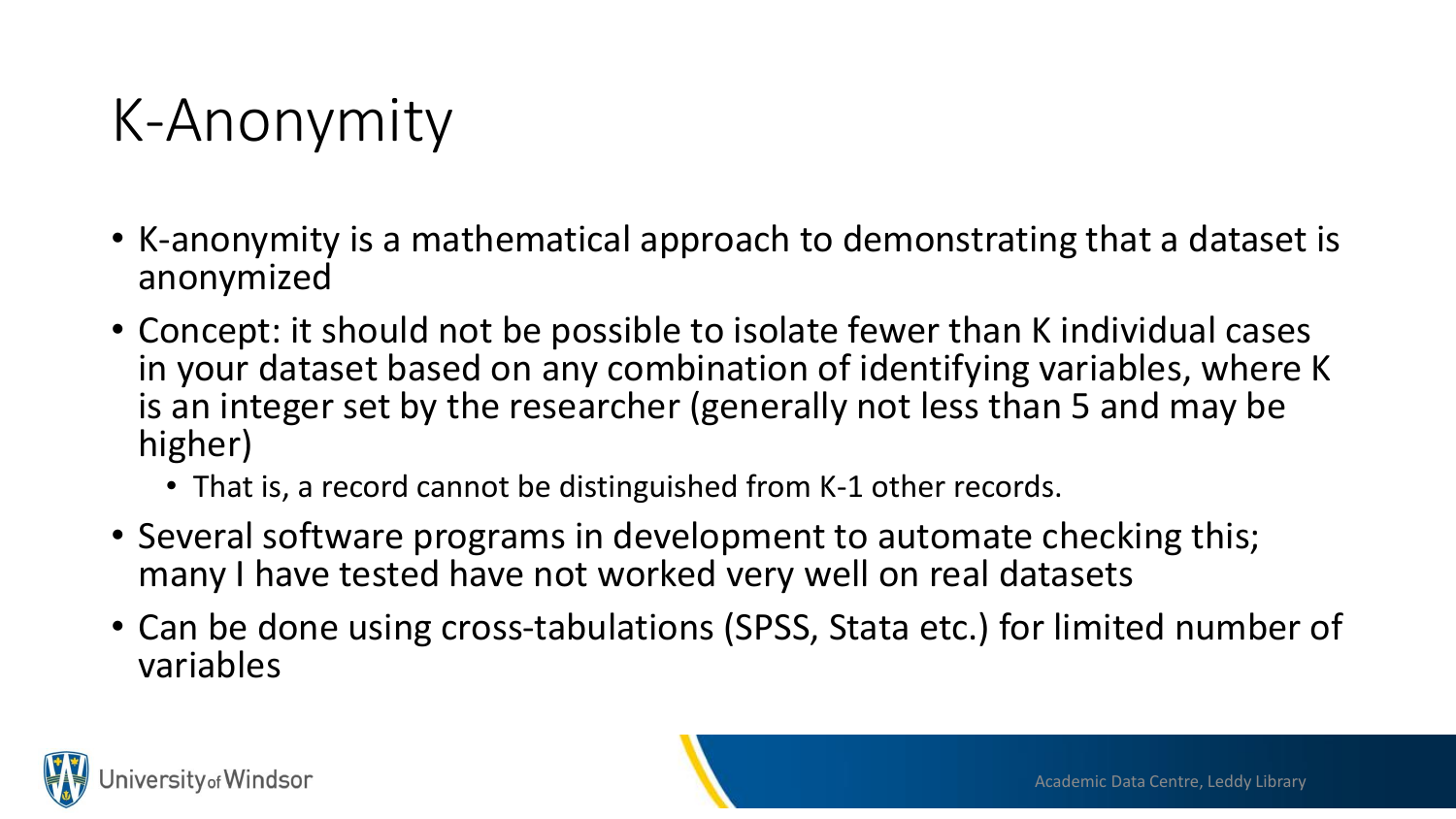#### K-Anonymity

- For very large numbers of variables with large numbers of categories this may be a challenge
- But why are you collecting all that demographic information? What do you think this is, the census?
	- Don't collect potentially identifying information that is not actually needed
- K-anonymity may be overkill depending on dataset-external factors, as well as being time-consuming to assess
	- There are various open / academic software packages that attempt to automate checking datasets for K-Anonymity. Amnesia is one such tool and will be discussed in the second half of this webinar.

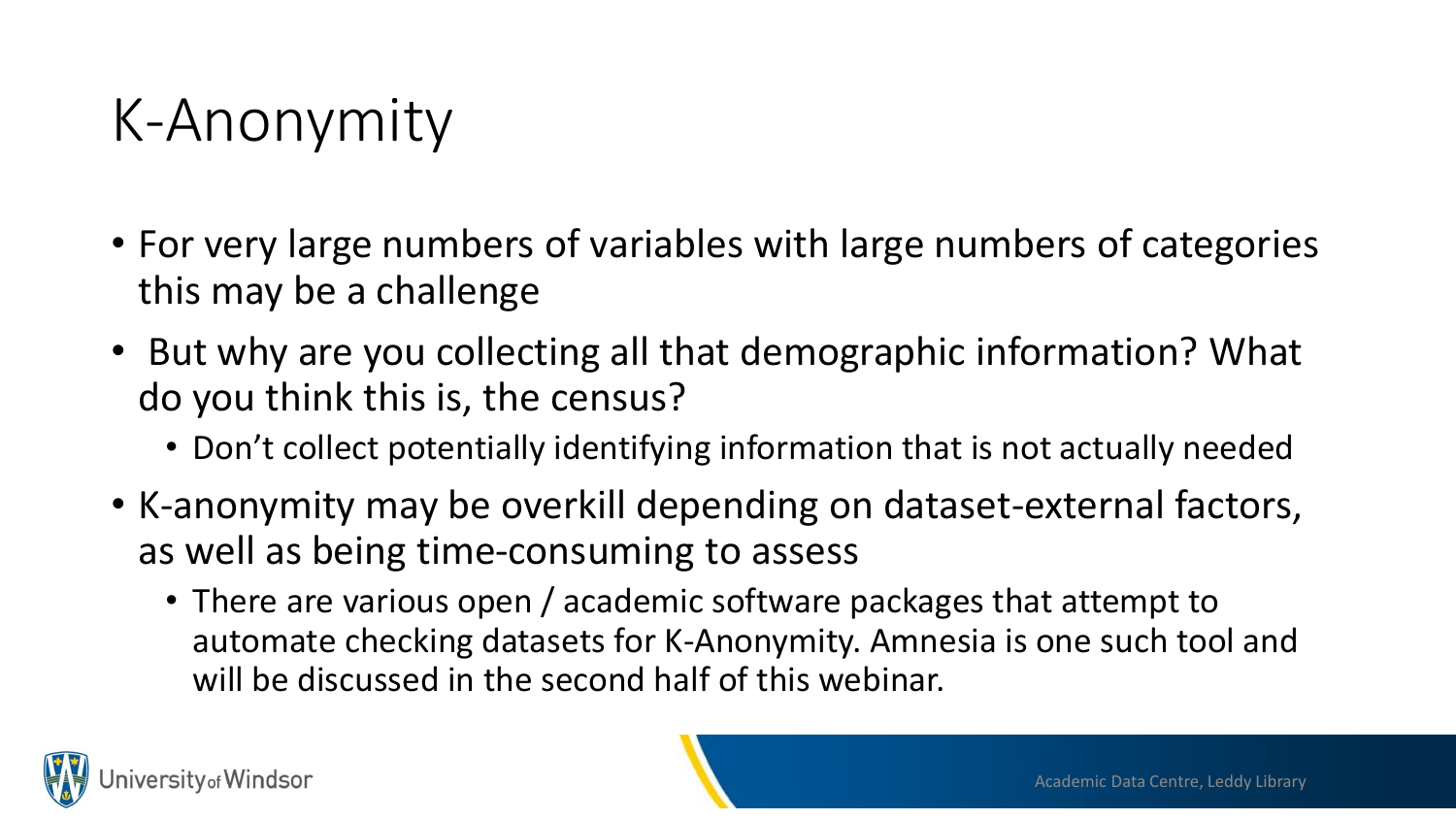### Dealing with quasi-identifiers identified as risky

- Usual strategies:
	- Top-coding of outliers (e.g. age of 80+)
	- Grouping into categories e.g. age in 10 year increments
	- Deletion of outliers that cannot be grouped into any existing categories

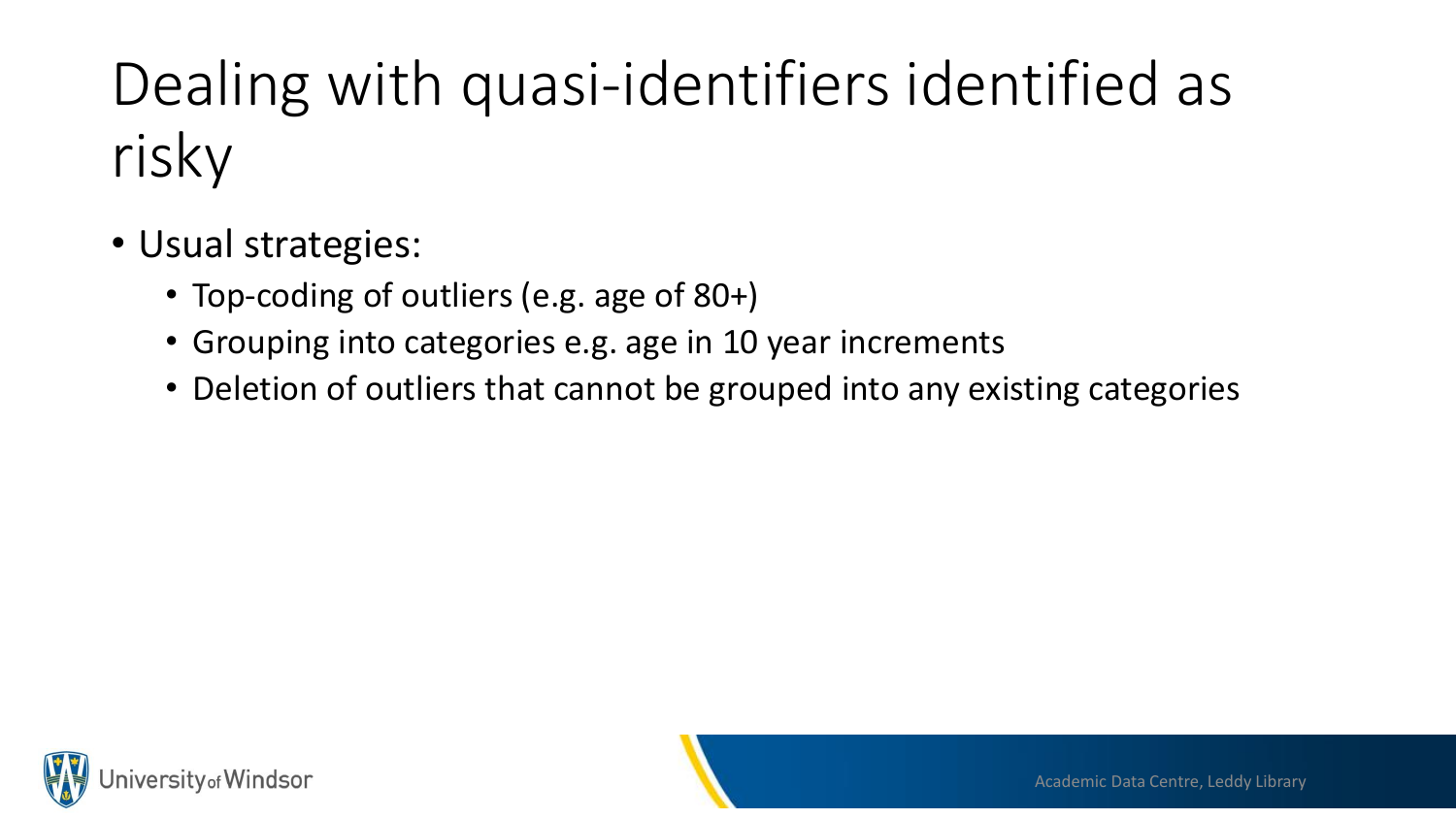#### Other strategies

- Perturbation / random noise
	- Adding or subtracting a random number following a Gaussian distribution from a numeric variable e.g. income.
	- Maintains overall distribution of data but changes the error term in the data in a way that is opaque to the researcher
- Value substitution
	- Taking a value from one record and exchanging it with that of another record
	- Maintains the **univariate** distribution of values in the dataset; need to trust the algorithm that no other errors are introduced. May change bivariate / multivariate distributions.
- Some statisticians love these things, but they have not gained traction among researchers

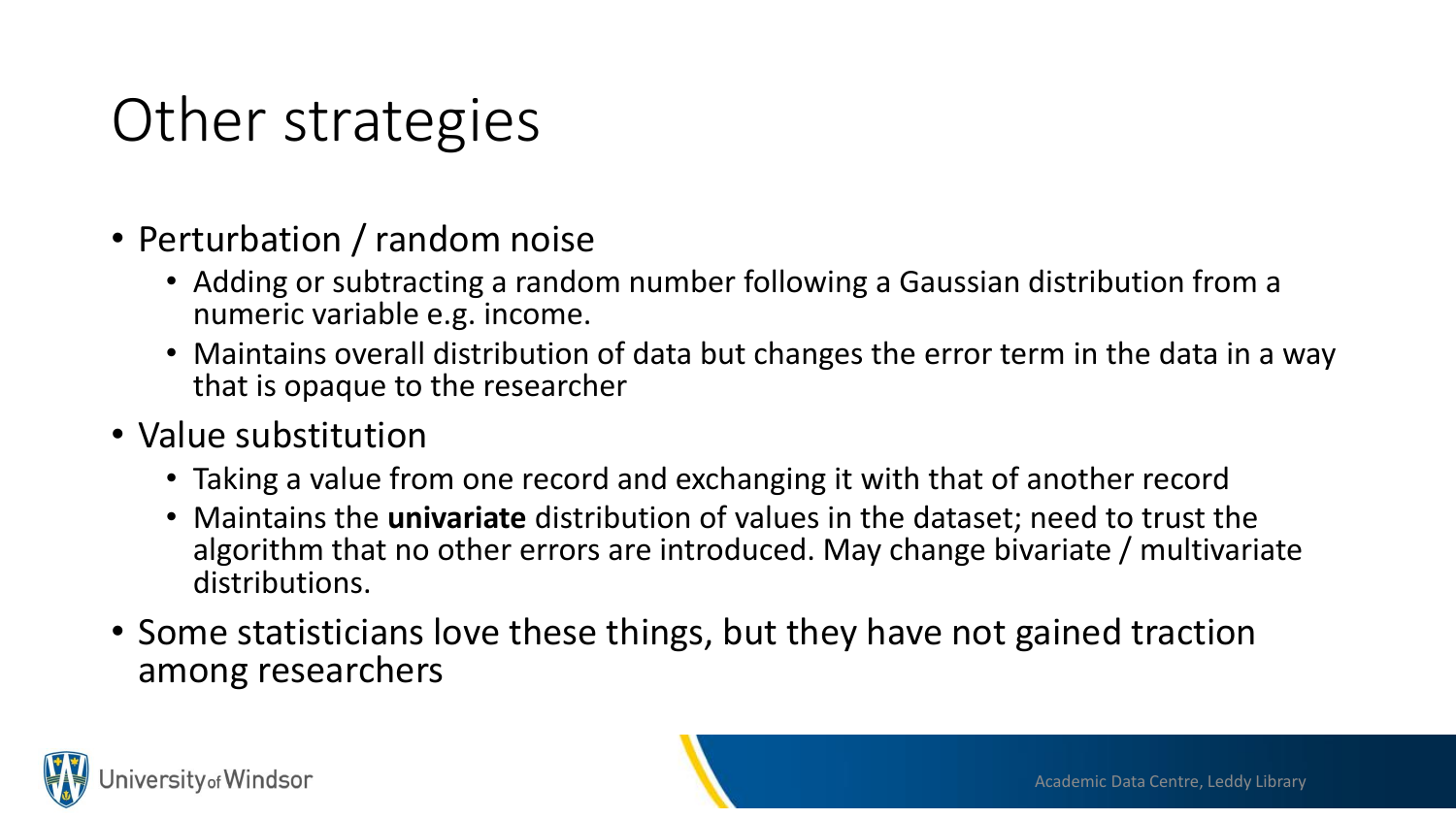### Case studies

Some simple examples



Academic Data Centre, Leddy Library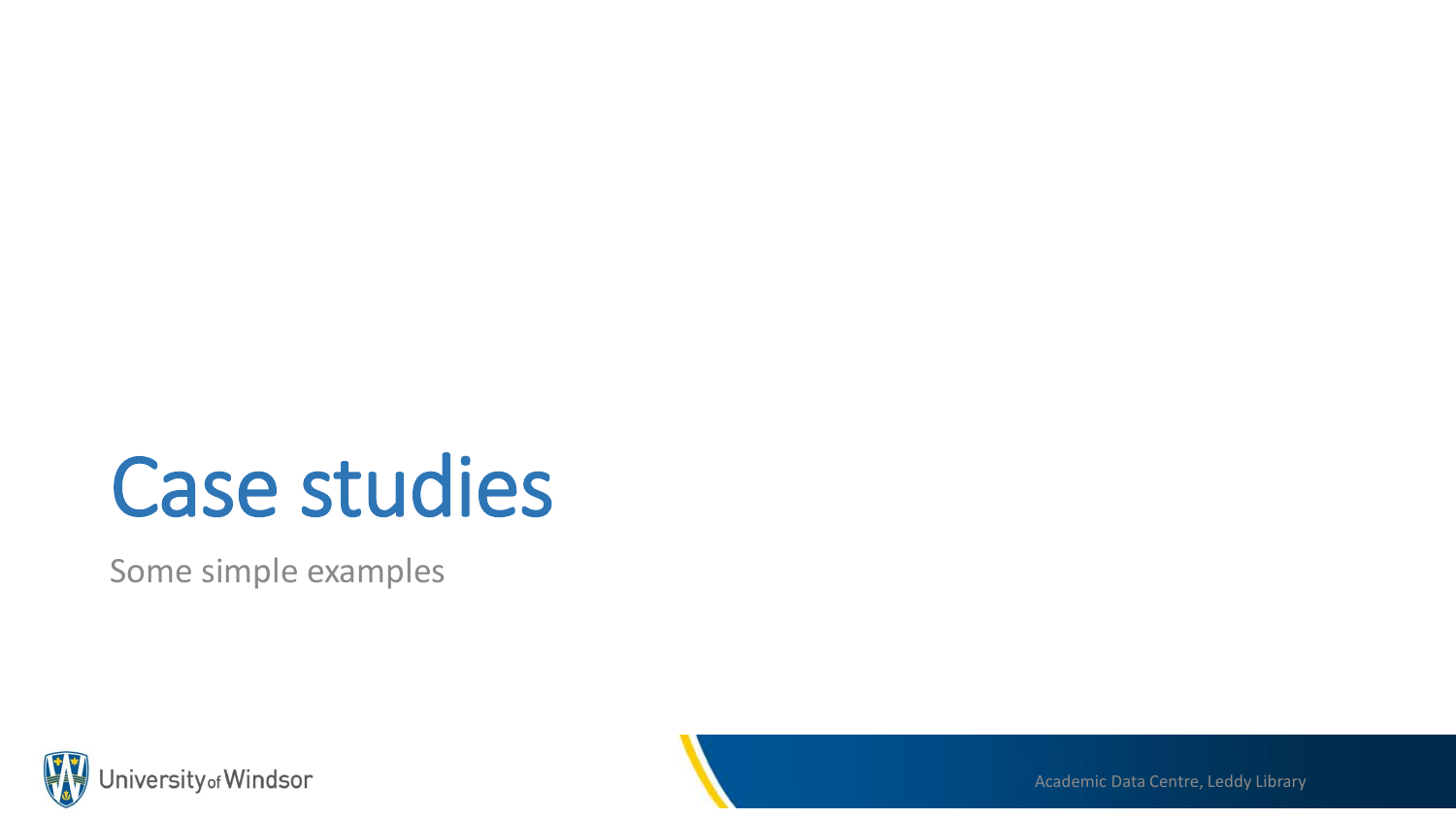#### Case: historical government survey

- This survey data file had not been de-identified by the survey firm employed by the government agency (which was the usual practice)
- Primary issue was presence of a number of geography variables
- Contextual information: the survey was a general survey of the Canadian population

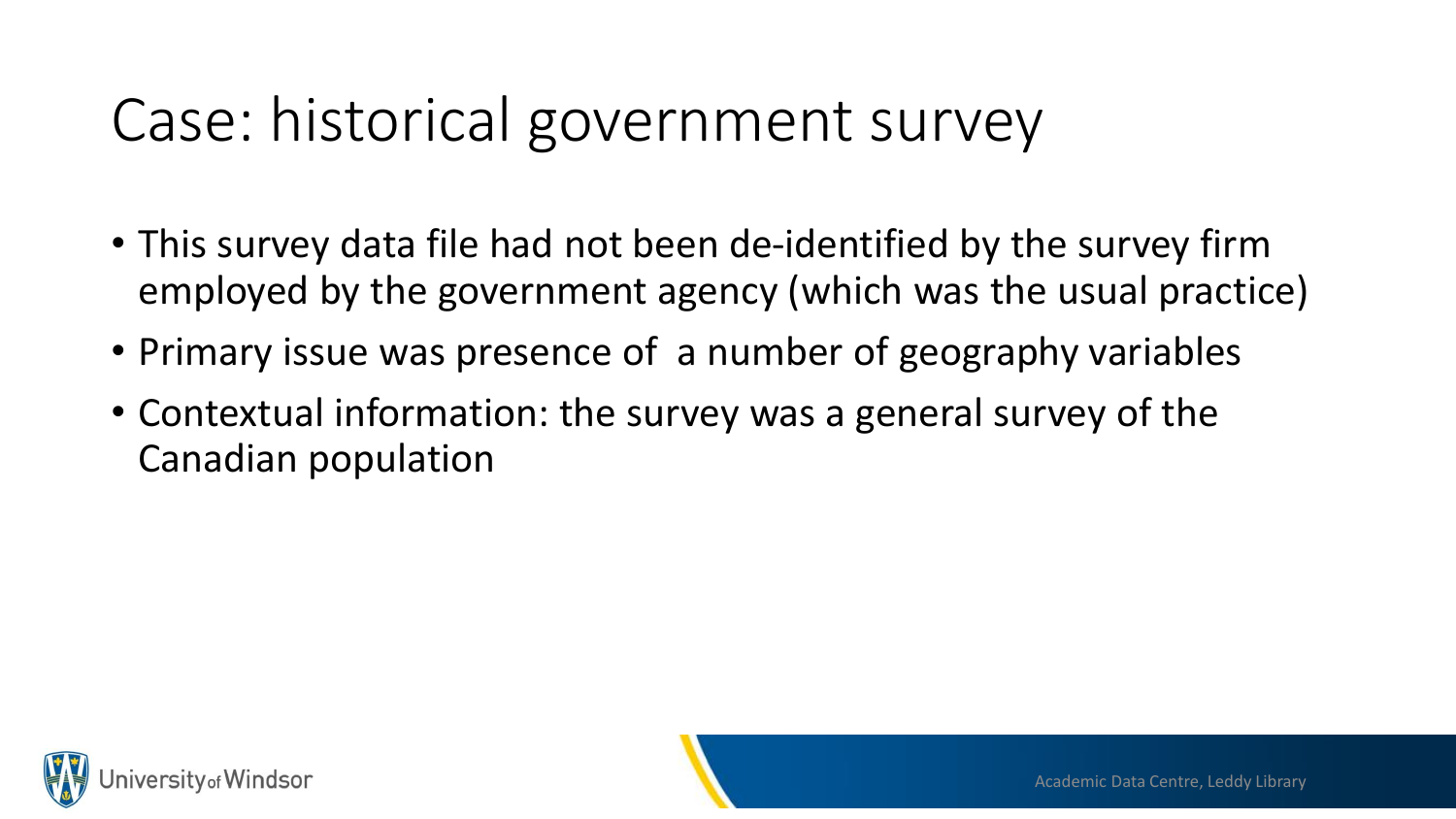#### Procedure

- Removed census geography, area codes, grouped provinces into regions where necessary
- Dataset contained indirect community identifiers such as community size (fairly precise); dropped these as well
- Regrouped the categories on demographic variables (education, employment, etc.)
- We were able to use similar published surveys from the same agency that had undergone correct review as a model for how to do the grouping
- Verified by cross-tabulating demographics using a statistical package and reviewed separately by a second librarian

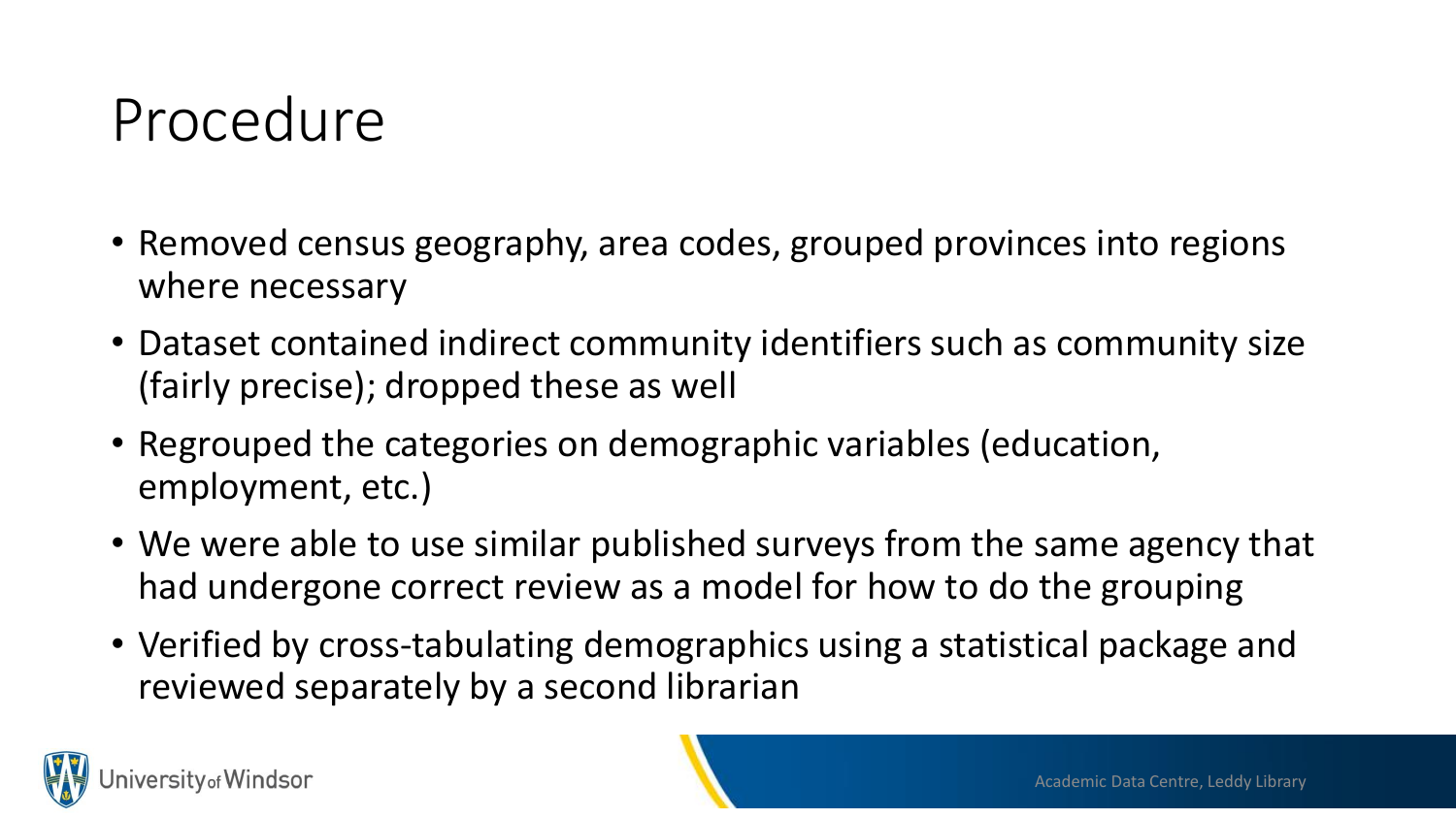#### Case: extract from a cardiology program database.

- Variables under consideration: Marital Status, Ethnicity, Religion, Education
- Contextual information: known region, known age range

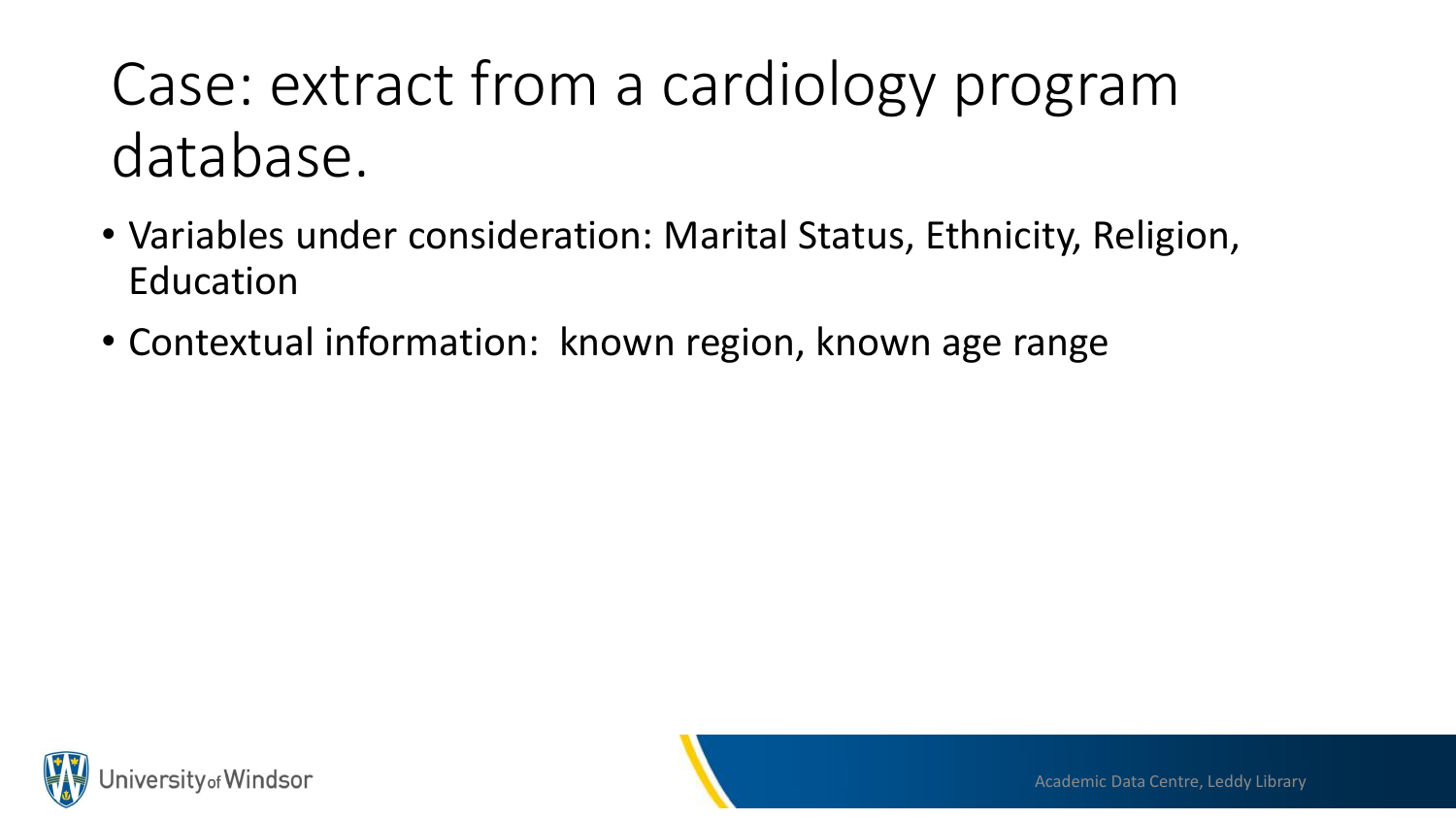#### Marital status

| <b>Divorced</b> | 188   |
|-----------------|-------|
| <b>Married</b>  | 1,248 |
| Separated       | 11    |
| Single          | 149   |
| Widowed         | 110   |

Suggested grouping: Living with spouse Yes / No. (Practically speaking that is what mattered for the analysis.)

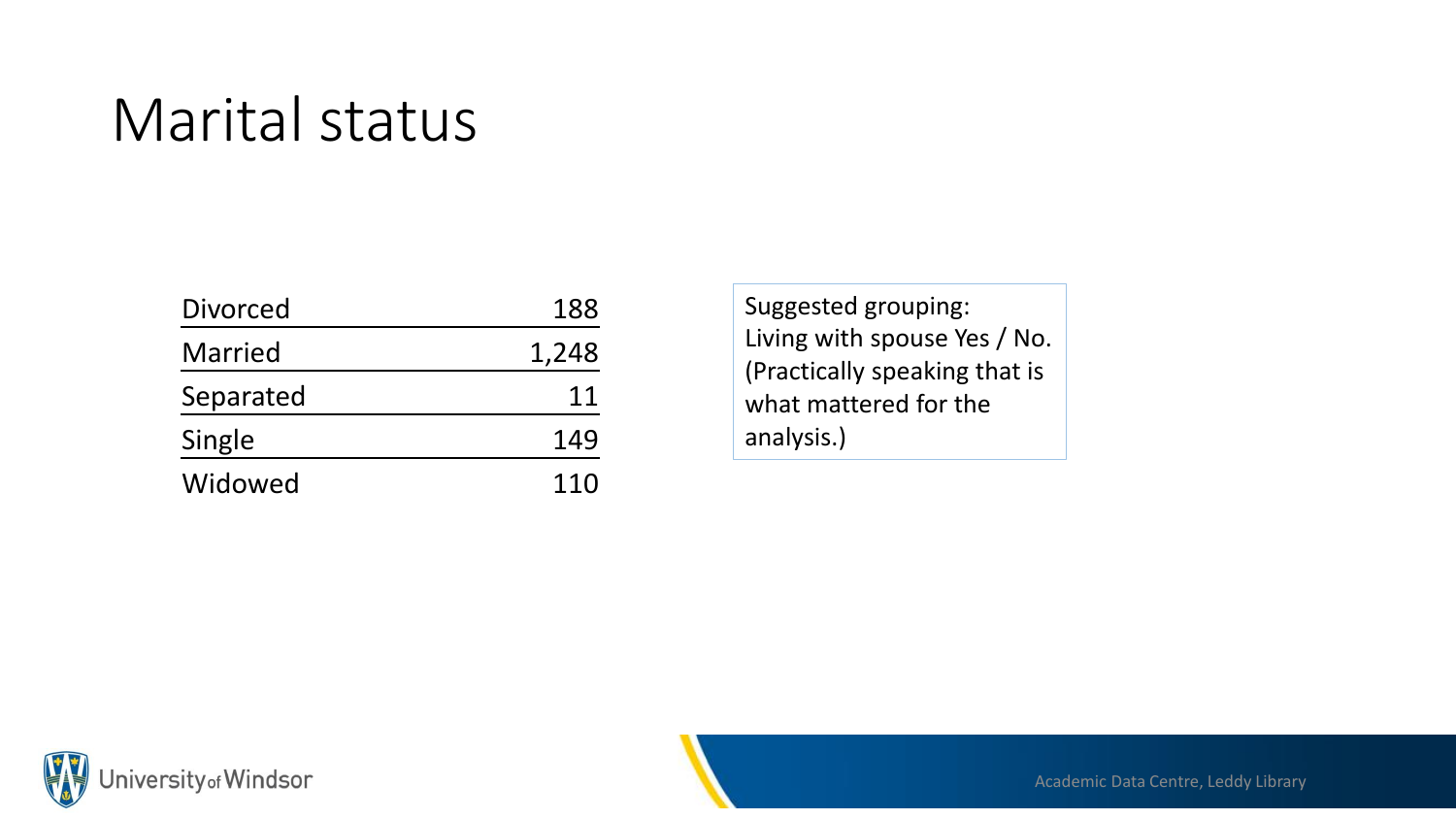#### Ethnicity – 7 categories, most small.

Final grouping: retained African-American as that was a subgroup of interest. Researchers wanted to use "Hispanic" grouping but only 20 cases.

| African American | 114   |
|------------------|-------|
| Caucasian        | 1,434 |
| Other            | 165   |

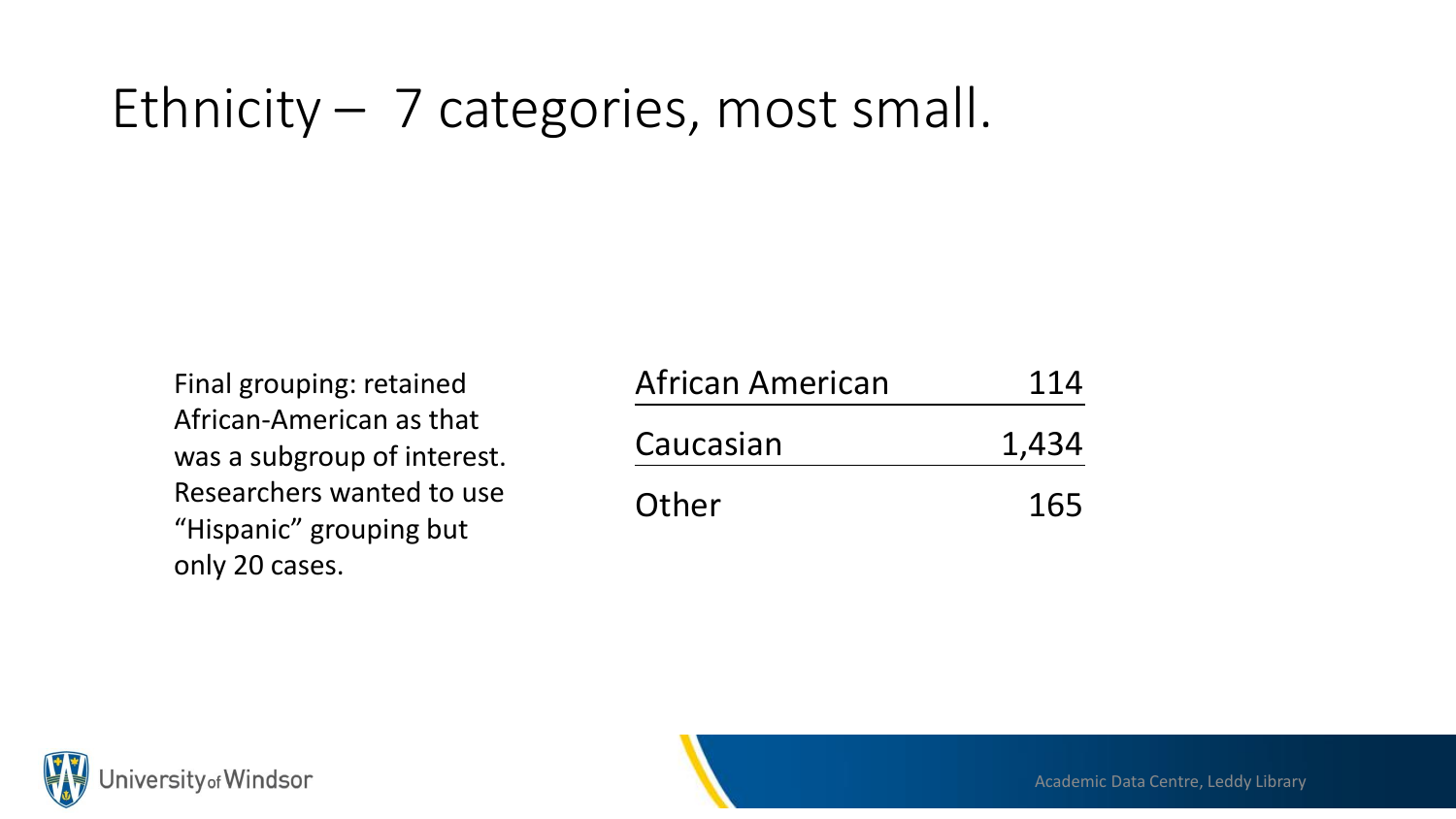#### Education: original had a large set of categories, some quite infrequent / strange

| <b>High School or Less</b>  | 214 |
|-----------------------------|-----|
| <b>Some Postsecondary</b>   | 520 |
| <b>Postsecondary Degree</b> | 870 |

I once encountered a dataset with an education category for "Attended Swedish normal school."

It was not a Swedish dataset.

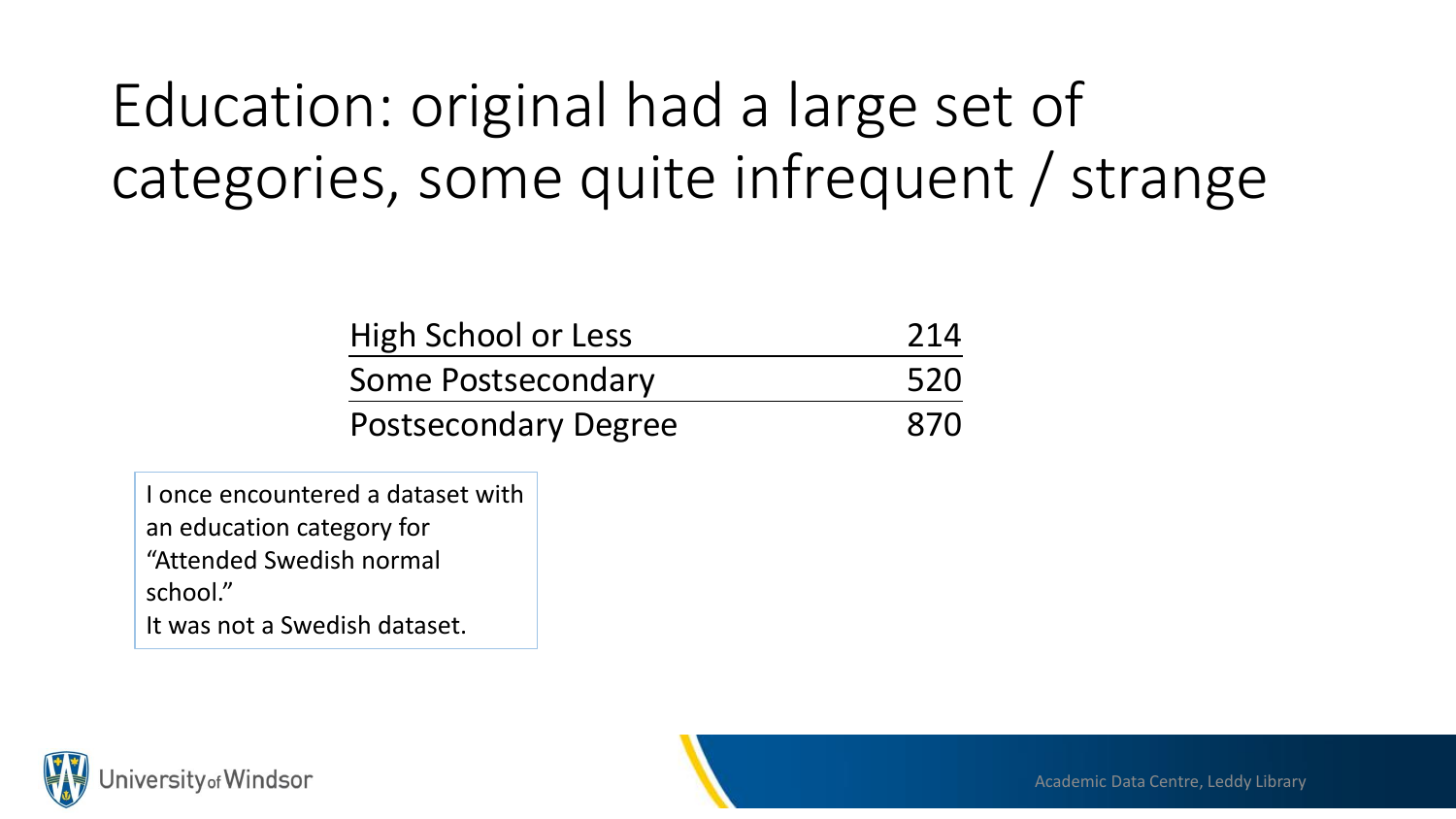#### Notes

- Cardiology dataset:
	- If the researchers follow my recommendations, the cardiology dataset would end up with no equivalence classes among the quasi-identifier variables smaller than 20 ( $k =$ 20)
	- It was possible to do this by hand because of the relatively small number of demographic variables present
	- Given that this dataset is of a small known population the data will not be widely shared – this was just about getting it to the point where a broader research team could work on it.
- Historical government survey
	- This survey dataset was more complex but also much larger and was a general population survey, so was of lower risk to begin with
	- We also had a model to follow that had been used on many similar datasets done by the same organization